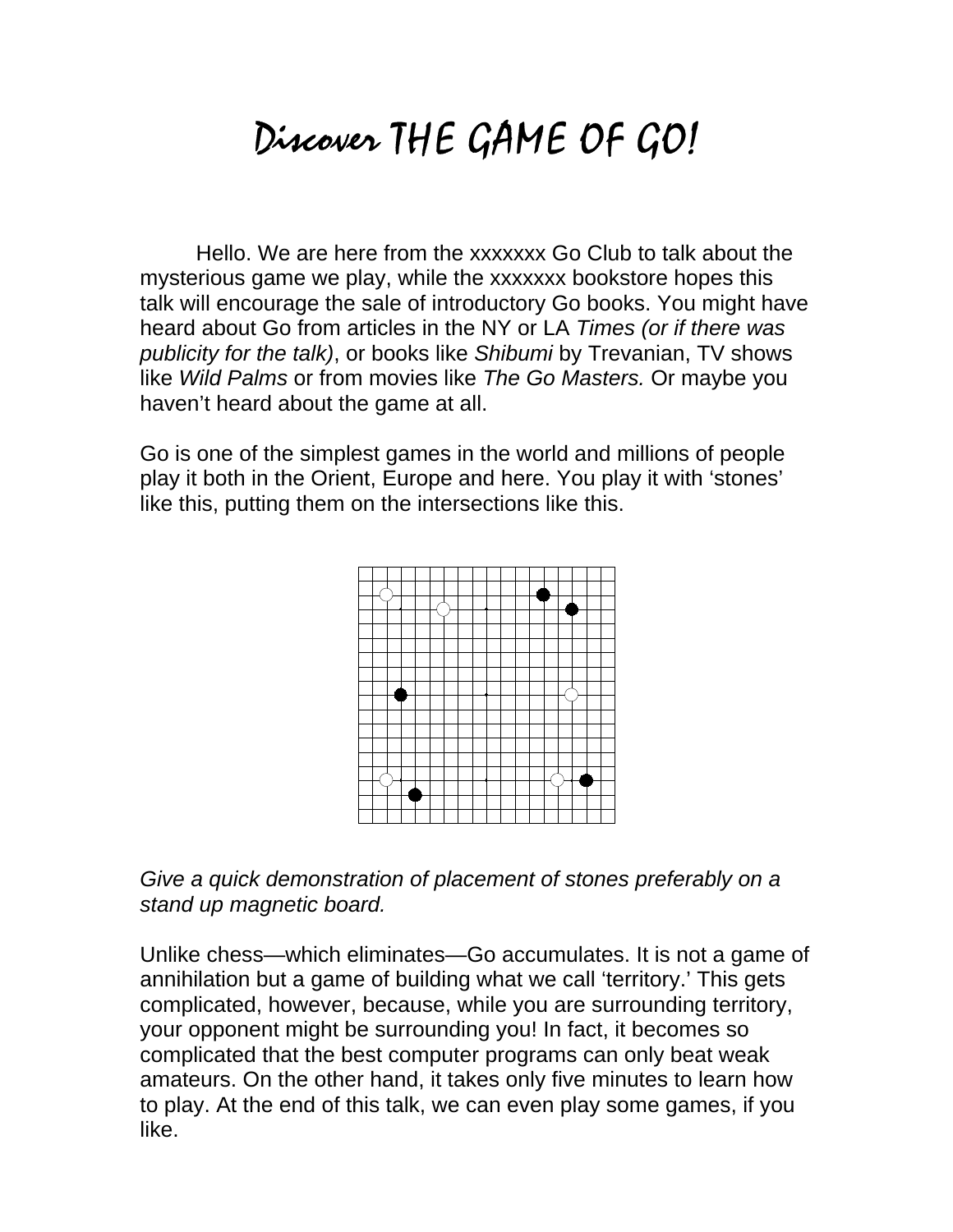In order to understand the game, you need to remember only two rules. You will see that they are both a lot like the rules of life.

Number one: If you are completely surrounded, off you come from the playing board!

For the sake of this initial demonstration, we will use a small 9x9 board which we will mark off on the big board.

Notice how the stones are always placed on the intersections and not in the spaces. Once you place them down, they do not move. Usually Black—the weaker player—puts down the first stone.

This stone has what we call four 'liberties.' The Chinese might say it has four 'breaths.' You can think of these liberties as being in the North, the South, the East and the West.

|  |  | $D \bigoplus B$ | $A^{-}$ |  |
|--|--|-----------------|---------|--|
|  |  |                 | −C−     |  |
|  |  |                 |         |  |
|  |  |                 |         |  |
|  |  |                 |         |  |
|  |  |                 |         |  |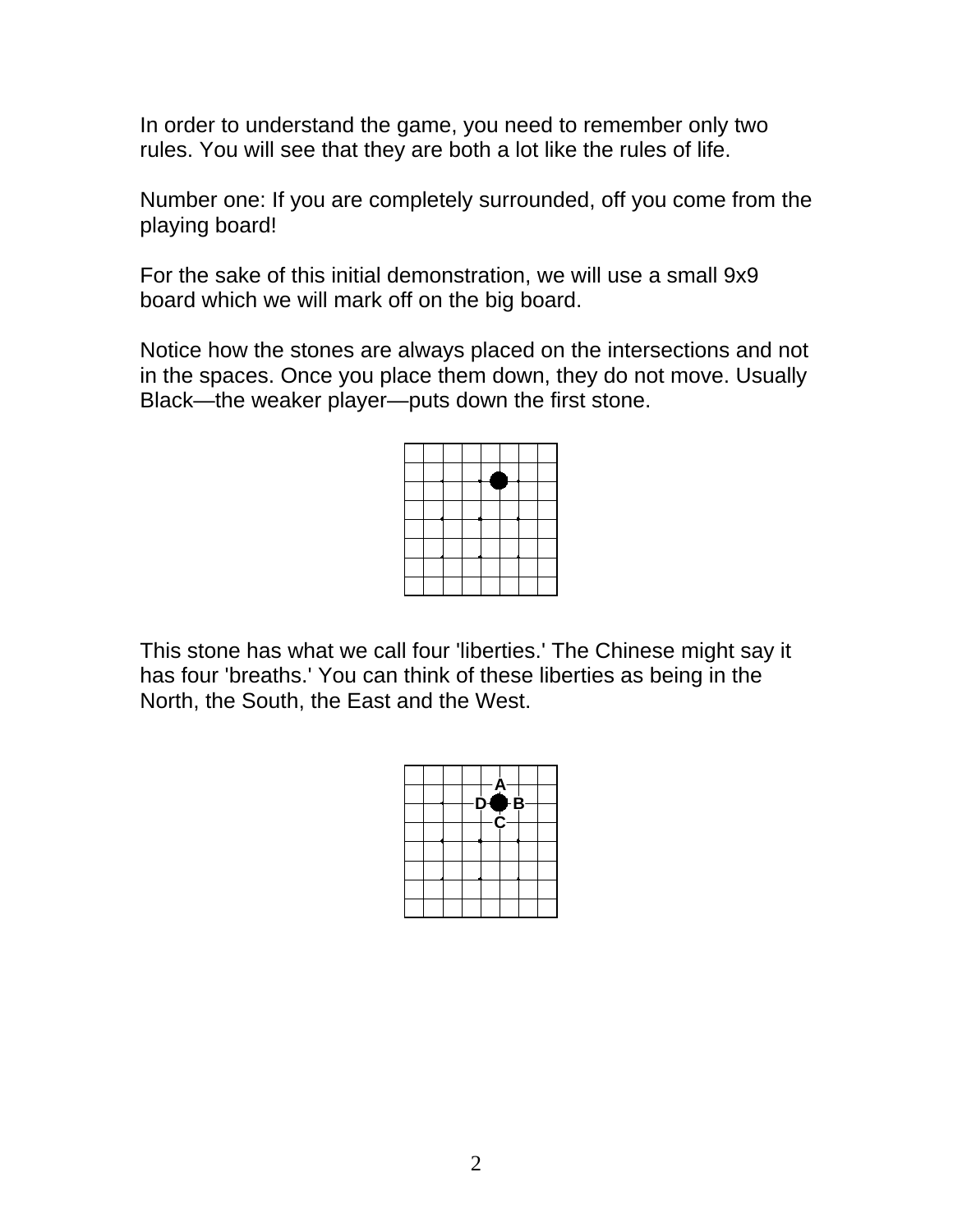The diagonals are not liberties:



Now let's suppose White puts a stone down next to the Black one.

Now, how many liberties does the Black stone have?

If you guessed three, you are right.



It is also easy to see that White in this situation also has three liberties. If you think of Go as a fight for liberties or breath you are on the right track. It is a game of 'living.'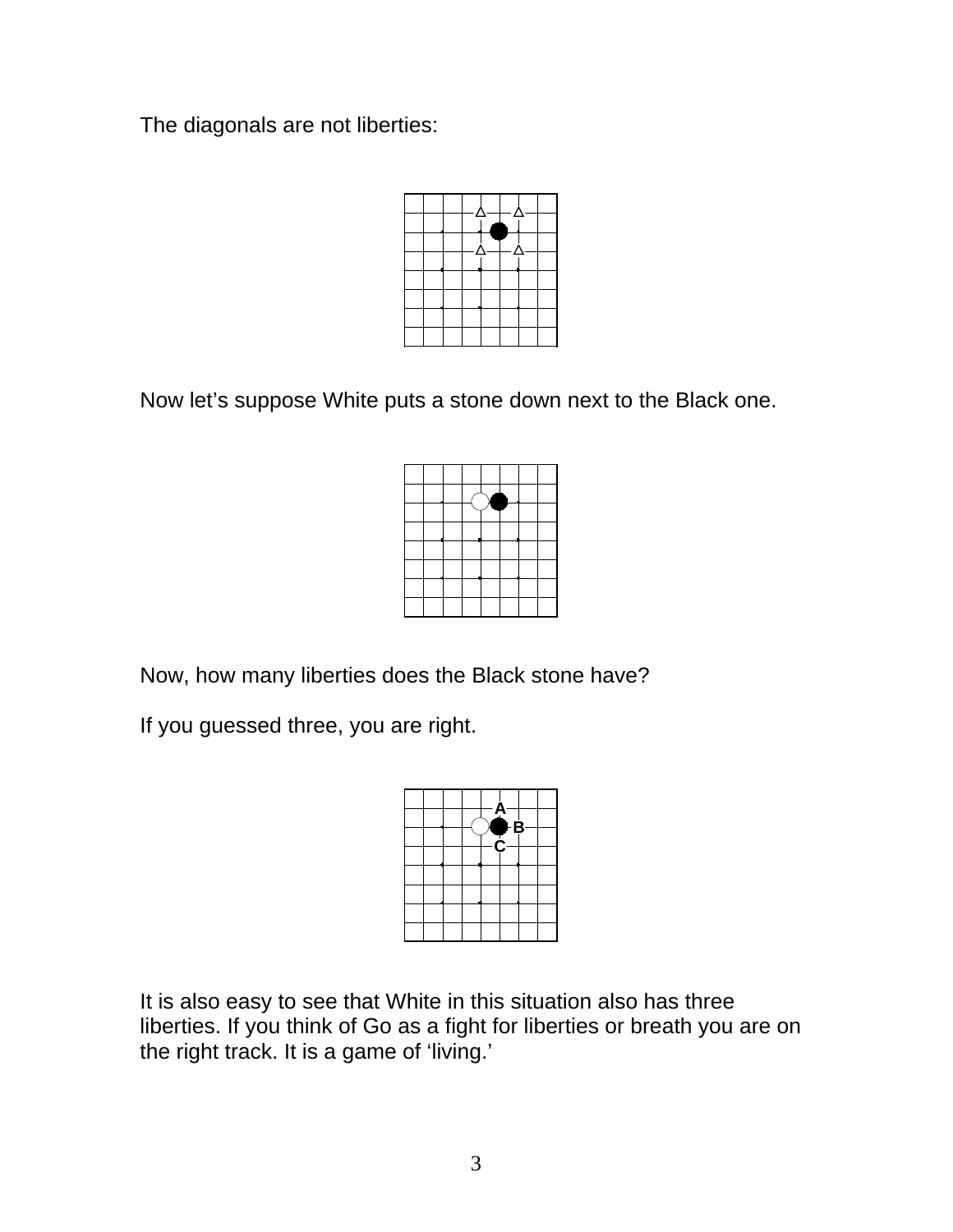Suppose White plays somewhere else and black plays like this:



Black now has five liberties. Can you count them?

Lets skip ahead. A game is now in progress and a situation comes up in the bottom right-hand corner:



How many liberties does the Black stone have? One, of course. The Black stone is in, what we call in Japanese, *'atari.'* Because the Japanese were the first to introduce Go into America, we tend to use Japanese terms. *'Atari'* means something like 'check' in chess. If White puts a stone at 'A'

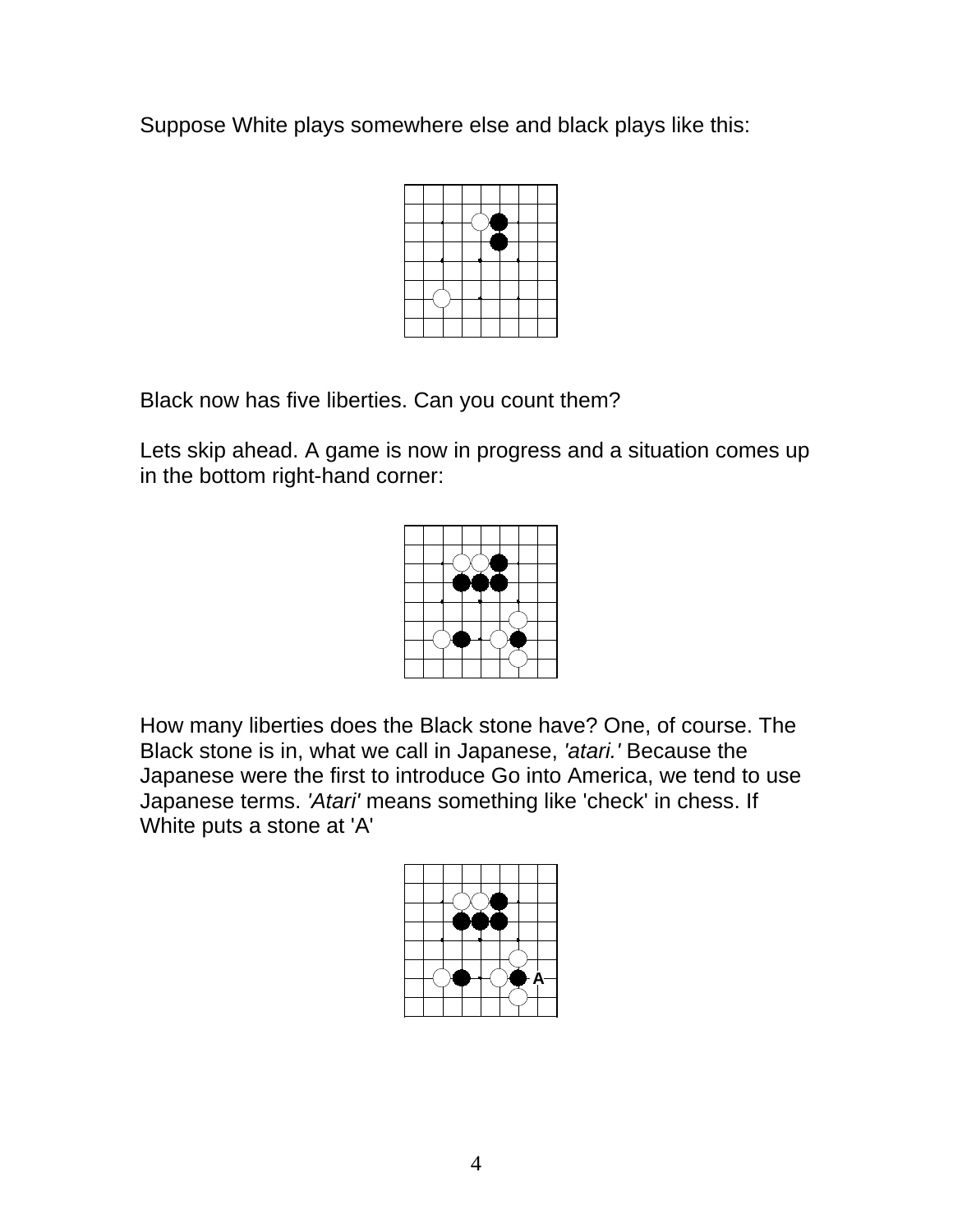It is good-bye for Black!



So what is a good strategy for Black if he or she— or 'it' if a computer is playing—doesn't want to lose that stone? Like the old Chinese proverb: 'of the 36 Strategies, the 36th is the best!



Black runs away.

Let's go back for a minute to review. Instead of running away, what if Black does this in the lower right hand corner?

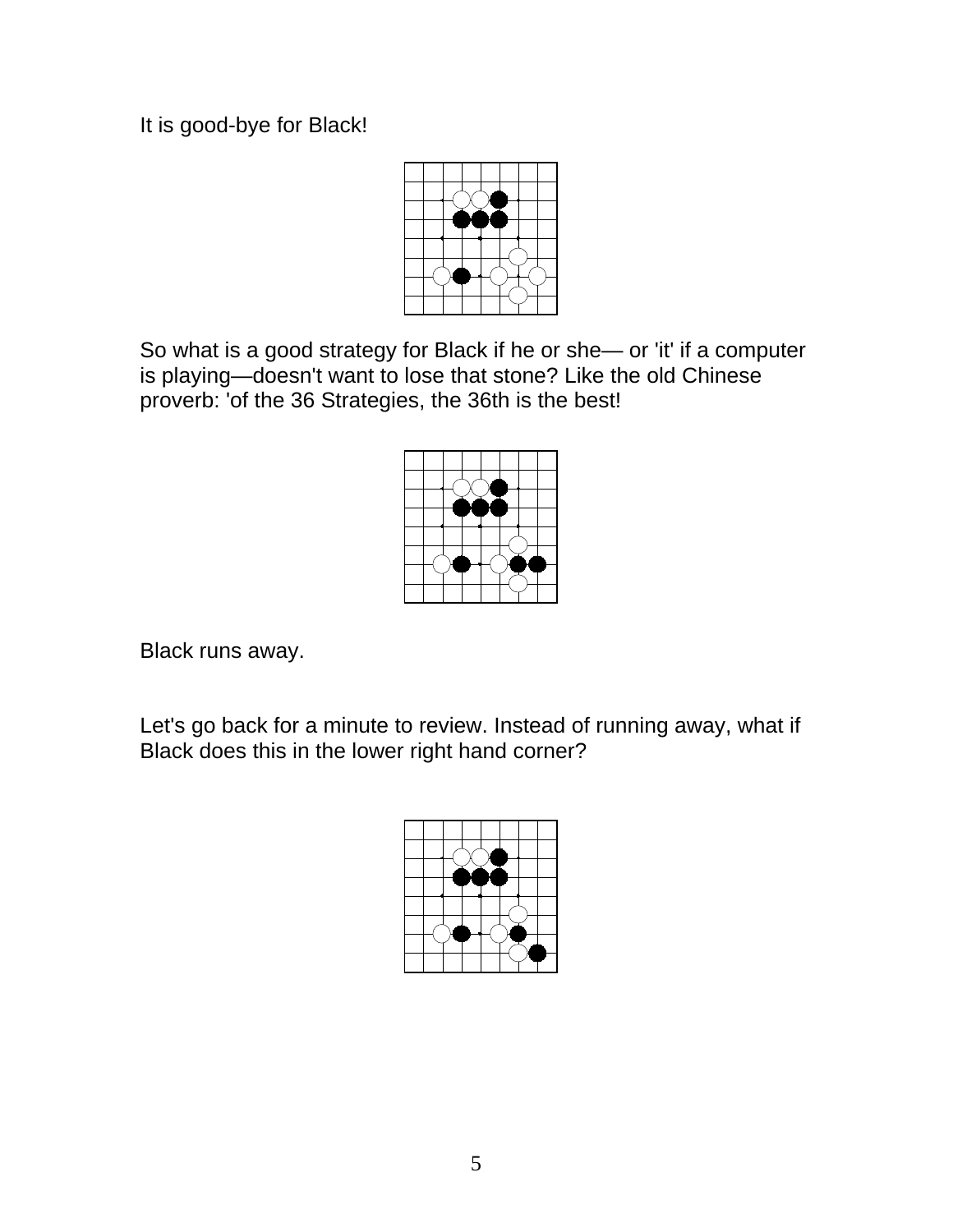Whoops! Remember, diagonal connections don't count:



I think you can begin to see why, simple as this principle of surrounding is, Go becomes at the highest levels of professional play, the world's most complicated board game and the idea is to 'share' the most territory. That is, you give some territory in one part of the board and try to take a little more than that in another part. It is a game of balance and constant judgement between taking profit now and building up strong positions that will take more profit later. We will see more of how this works in a few minutes.

Go is also the oldest game that is still being played—its age is from two to perhaps four thousand years.

Early legends of its founding involved mythical emperors of early China at around 2000 BC. There are literary records that date from about 700 BC. That is 1400 years before chess was invented.

So why has this game intrigued so many people for so long? For a game to survive over this many years, anthropologists and common sense tell us that parents must have thought it was something worthwhile to teach their children.

However, cultural interests have changed not only over the centuries, but also over the generations. Many games our parents were enthusiastic about are doomed to be only footnotes in the March of Time. Has anyone played a game of Parcheesi recently? Or Canasta?

Go has appealed to all these different people for many different reasons. Today, in any Go club and now on the Internet, you will find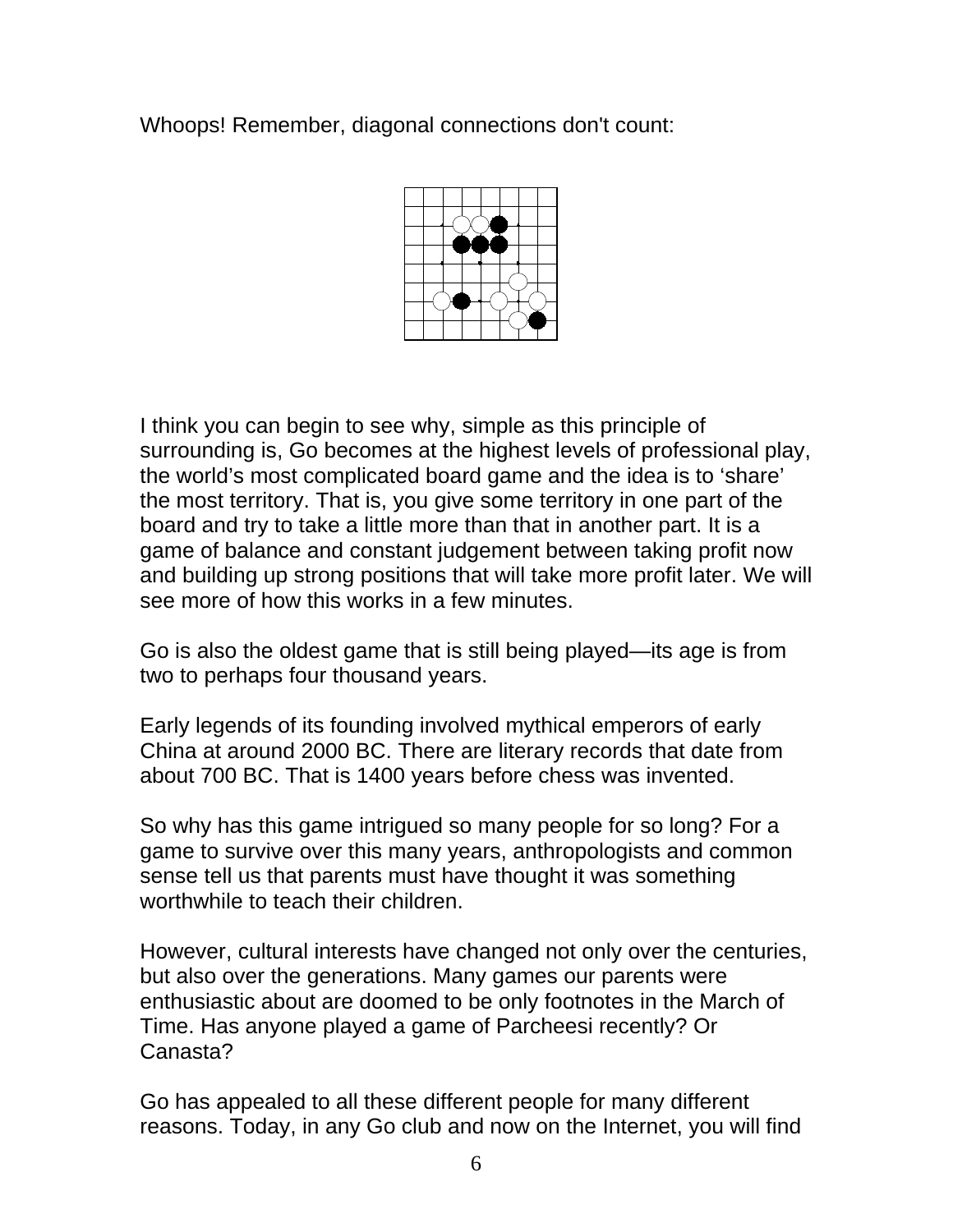artists playing mathematicians, Americans playing Chinese, computer people playing politicians, Russians playing Koreans, children playing parents, the rich playing the poor . . .

I would like to illustrate this by talking about the history of Go in China and Japan for a few minutes. Go is in one sense a competitive game, but, in another sense, it gives vital lessons in harmony. Greed—the desire to have everything—will not get you very far on the Go board! In China, the ancient Taoists saw the principals of the balance of Yin and Yang at work.



(*Show this to the audience*) In the West, we tend to think of opposites as opposing each other. In the East, they tend to think of opposites as a whole. For example, with 'Right' and 'Left'—where does one end and the other begin? That, in a nutshell, is the story of Yin and Yang. There is a little bit of Yin in every Yang (*draw in the little dots in the Yin-Yang symbol*) and some Yang in every Yin. Go players tend to think that way, too, because Go is unlike most games. There is a score at the end—how much territory you have accumulated—but you never win a game 'completely'—it is always a matter of dividing things up. Go players tend to think of this in terms of 'sharing' or 'harmony.' You win by not trying to win too much.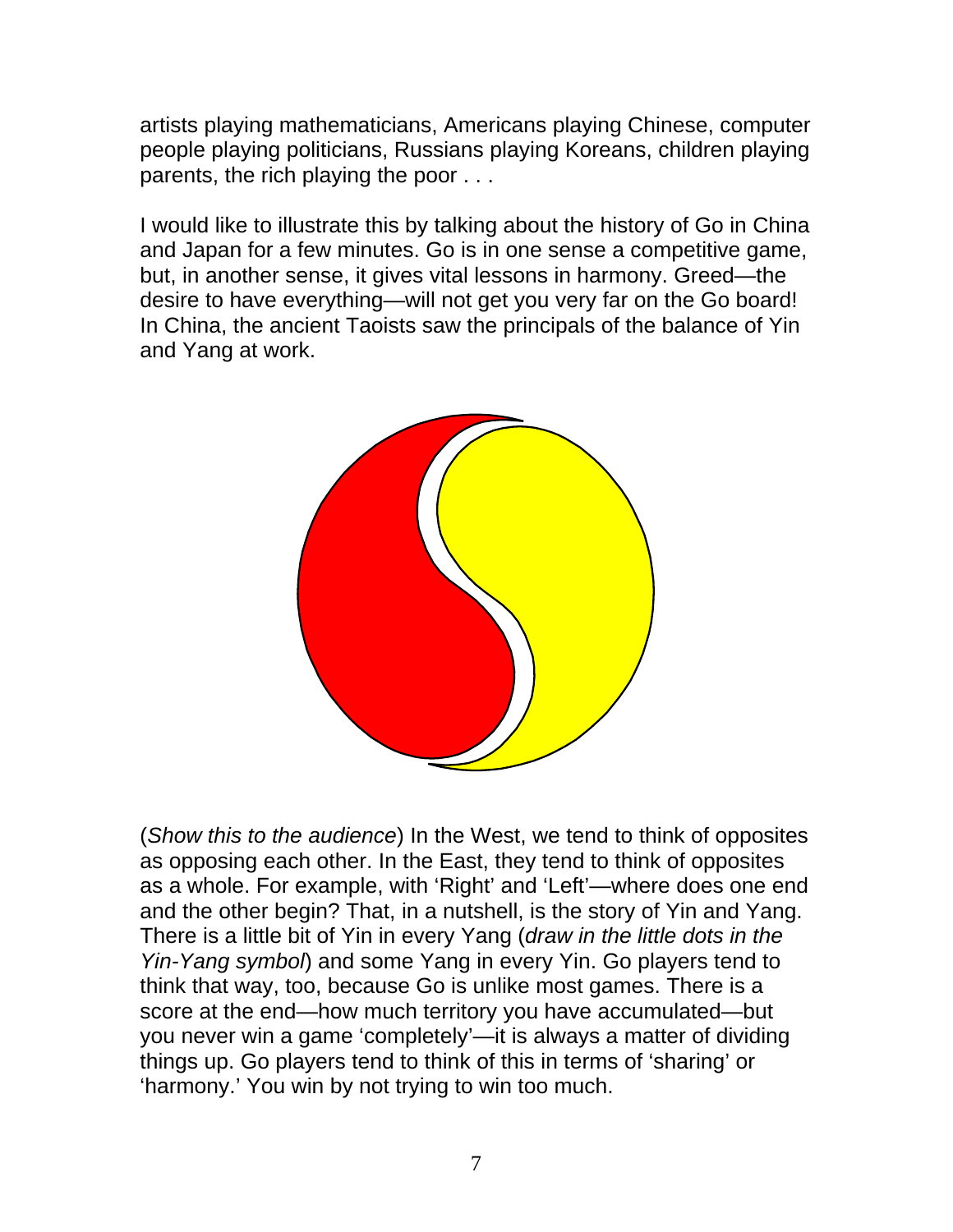Now here is a game that is nearly finished.



(*Show this to the audience*) White has surrounded territory in the upper left and in the lower right. (*Point to this on blow-ups)* You can see Black has some territory on the bottom. Other territories for both are entwined with each other like—Yin and Yang. Besides being a highly meaningful game in terms of its analogies with living life, we also tend to think of playing Go as a beautiful dance of the black and white stones. They are 'in harmony.'

However, not everyone in China valued Go like the Taoists. Their 'rivals,' the Confucians—remember we are speaking in very general terms—thought Go playing was a waste of time—this was around 0 AD. Yet, five or six hundred years, it was the Confucians who were the most enthusiastic players! They were calling the game 'hand-talk' and Go was considered one of the 'Four Great Accomplishments' of any cultured gentleman. This is a typical picture (*show picture if possible of the Four Accomplishments)—*the other ones were music,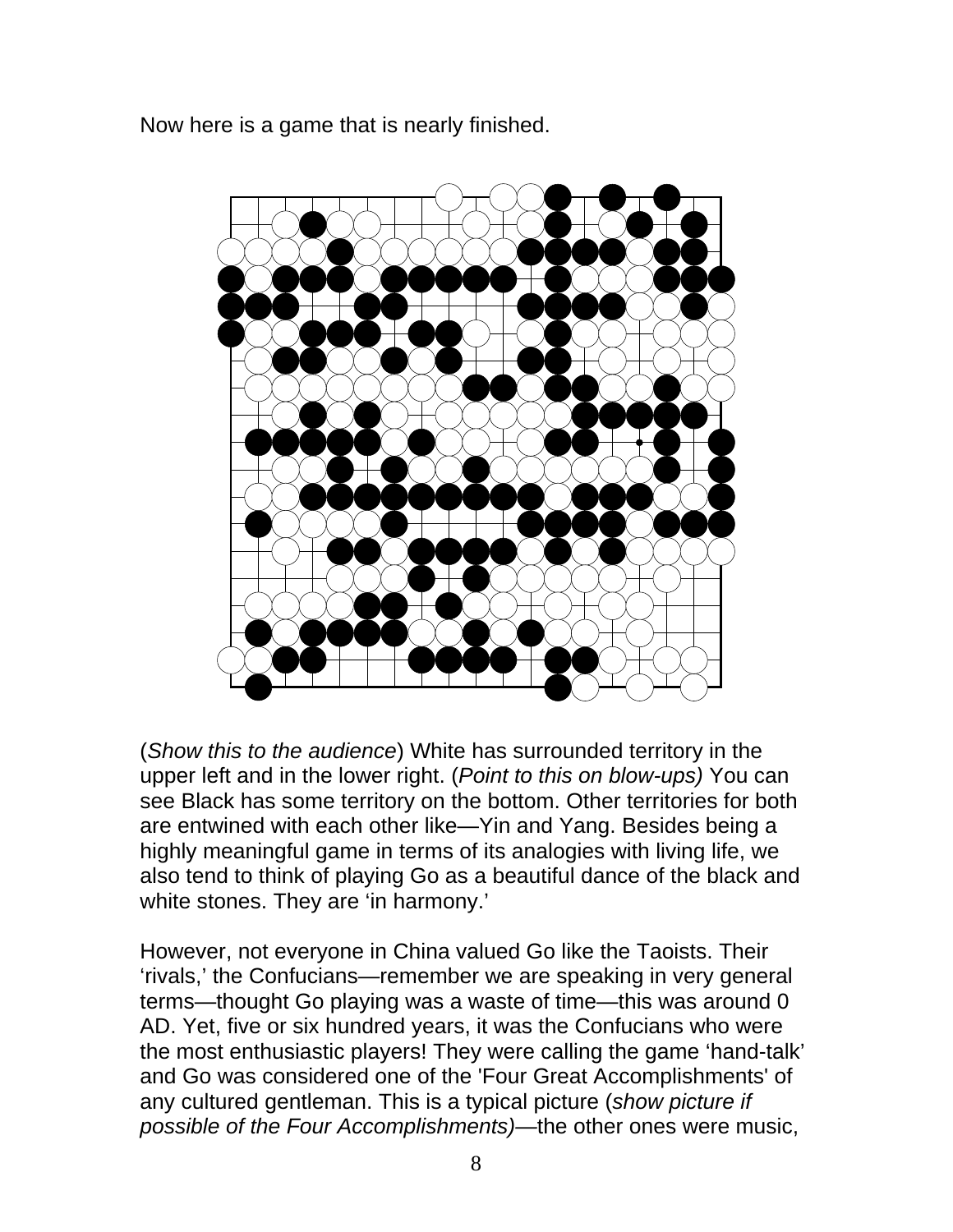poetry, calligraphy and art. Sometimes, the Emperors would give rulerships to talented players. The common feeling was that if someone could control the 'microcosm,' they could certainly control the 'macrocosm.'

Alongside Taoism and Confucianism, the third great Chinese religion—Buddhism—swept through China in the third, fourth and fifth centuries AD. Those who achieved its 'Understanding' saw in the flow and patterns of a Go game a mirror of the universe. Playing Go was one technique used to lift off the '27 Veils of Ignorance.' By this, of course, the Buddhists meant 'spiritual' ignorance—not ignorance of the world and its mundane activities. With this knowledge, one could become immortal, like the Buddha.

Watch for a moment to see how groups on the Go board become immortal.

In the last example of our game on the small board, we saw what looked like various groups of connected stones chasing each other around.

There is one theory that the first Go players were children. Like we play marbles, they may have chased each other around on the Go board, capturing stones and maybe pocketing the spoils. There is even a theory that it was children playing with astrological paraphernalia left around by the shamans that got it all going.

Eventually, someone got chased around in circle and the following happened:

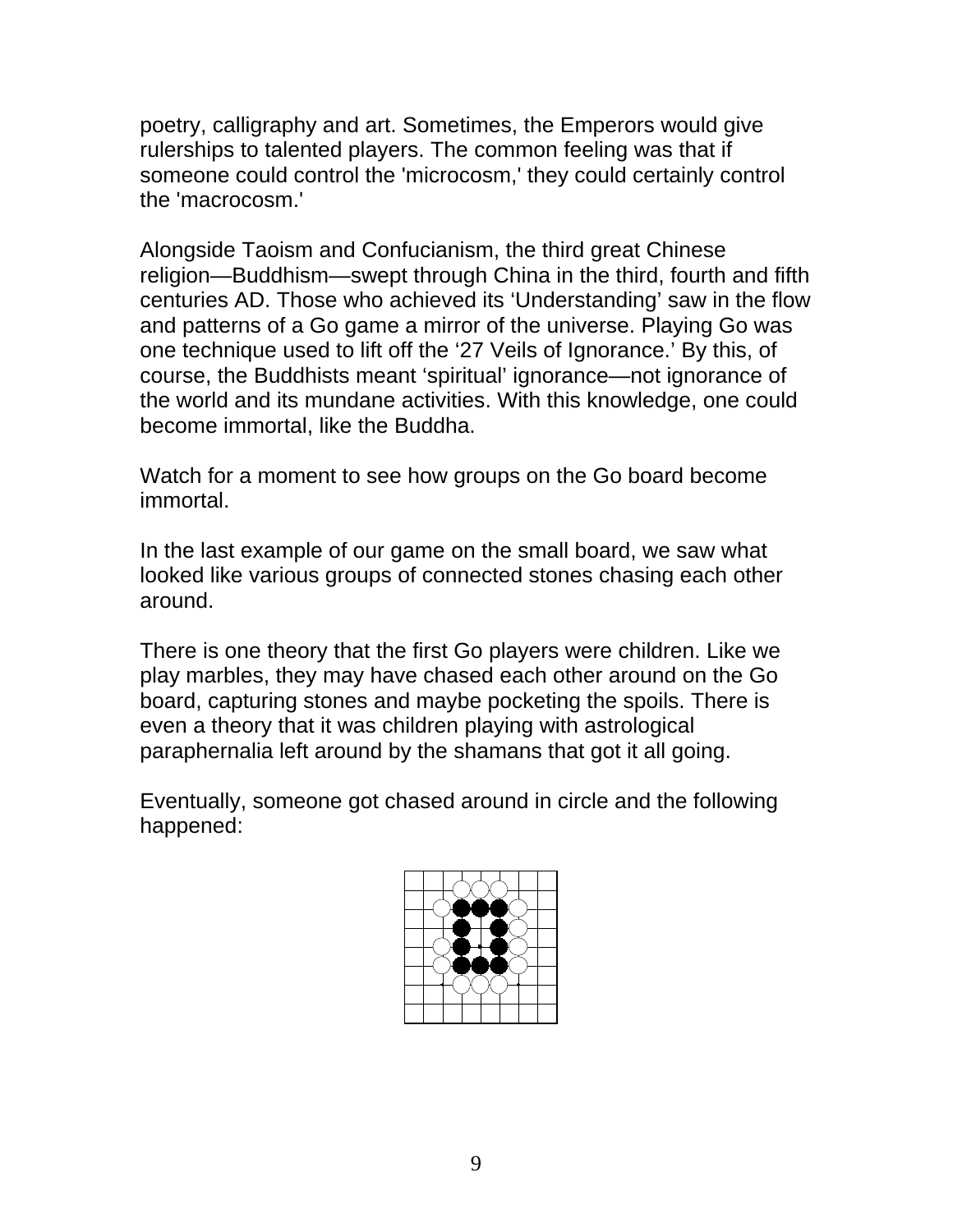How many liberties does Black have now? If you guessed three, you are right. Next, White closes the circle.



Black now has two liberties, right? Now, what if White plays here?



Black takes the White stone:

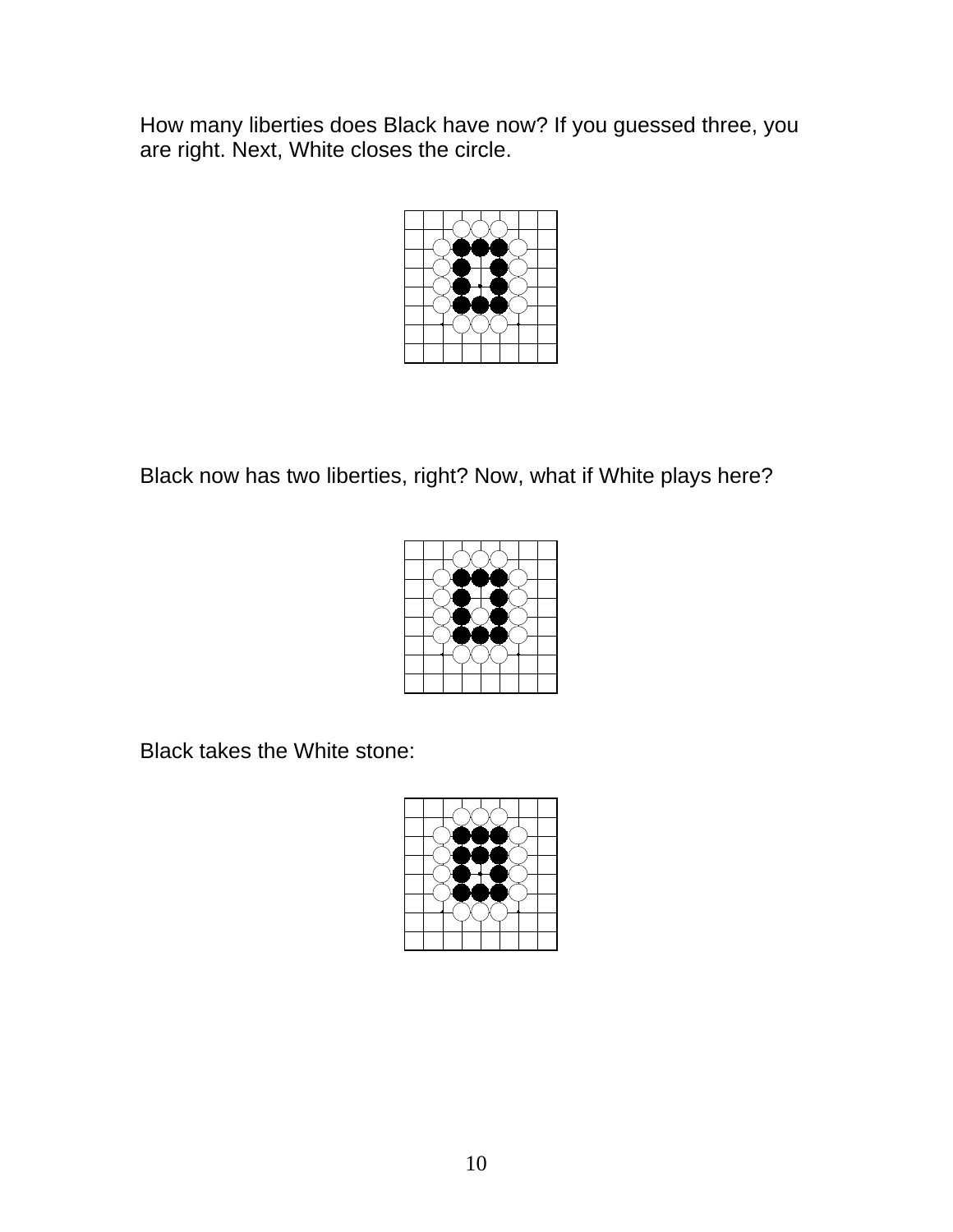Black is down to one liberty. He, she or it is in *atari*! Next—Poof!



White suddenly has a lot of stones in his or her pocket!

Does Black have a way to prevent this?

(*Usually no one guesses this, but occasionally there will be someone who does—i.e. let the audience participate as much as possible!*)

What about this kind of group? How many liberties does it have?



No matter what White does, Black will always have one liberty forever. Right?

This is called a 'living group.' It is groups that are alive and in various stages of becoming alive (or dead) that we do our surrounding with to build up our territory. When I am playing, anything that is surrounded by a living group or parts of a living group 'belongs' to me!

In this case, black has two very solid points.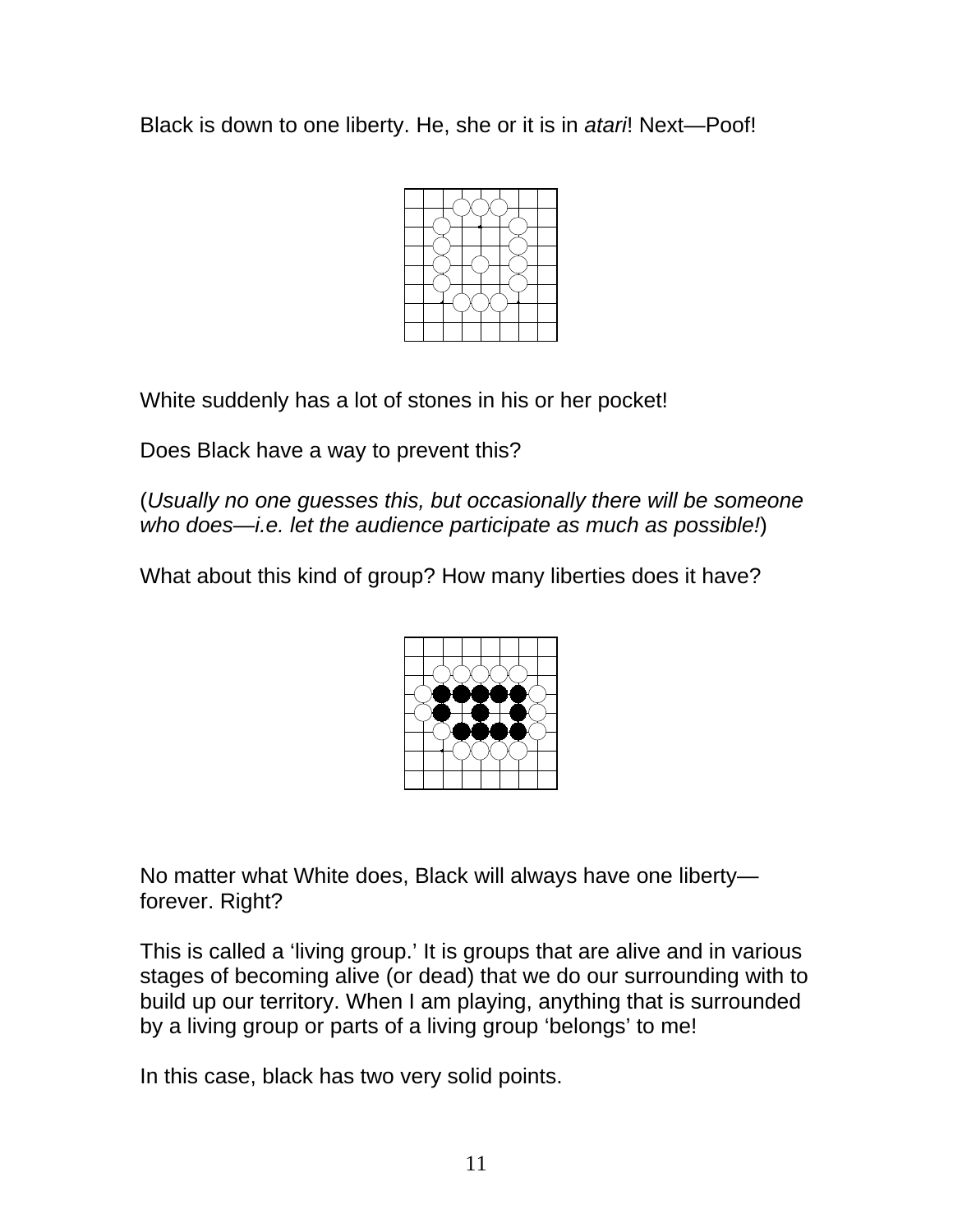It is these kinds of groups that do the intertwining, the fighting, the dance of Go. Do you see the groups here? (*Point them out)*



Are you starting to see some the magic of Go?

About the time that chess was being 'invented' in India or Persia around 5-700 AD—Go had already spread from China to Japan and Korea. The Japanese enthusiastically incorporated it into their social system, seeing its mental gymnastics as invaluable for their warriors, philosophers, monks, princes, princesses and emperors.

*(Show picture if possible of Genji peeking at women playing Go.)*

In fact, the Japanese Emperors valued it so much that they founded four so-called 'Go houses' to do nothing but raise the level of expertise. For four hundred years during the Edo period—from about 1500 to early 1900—the members of these houses competed against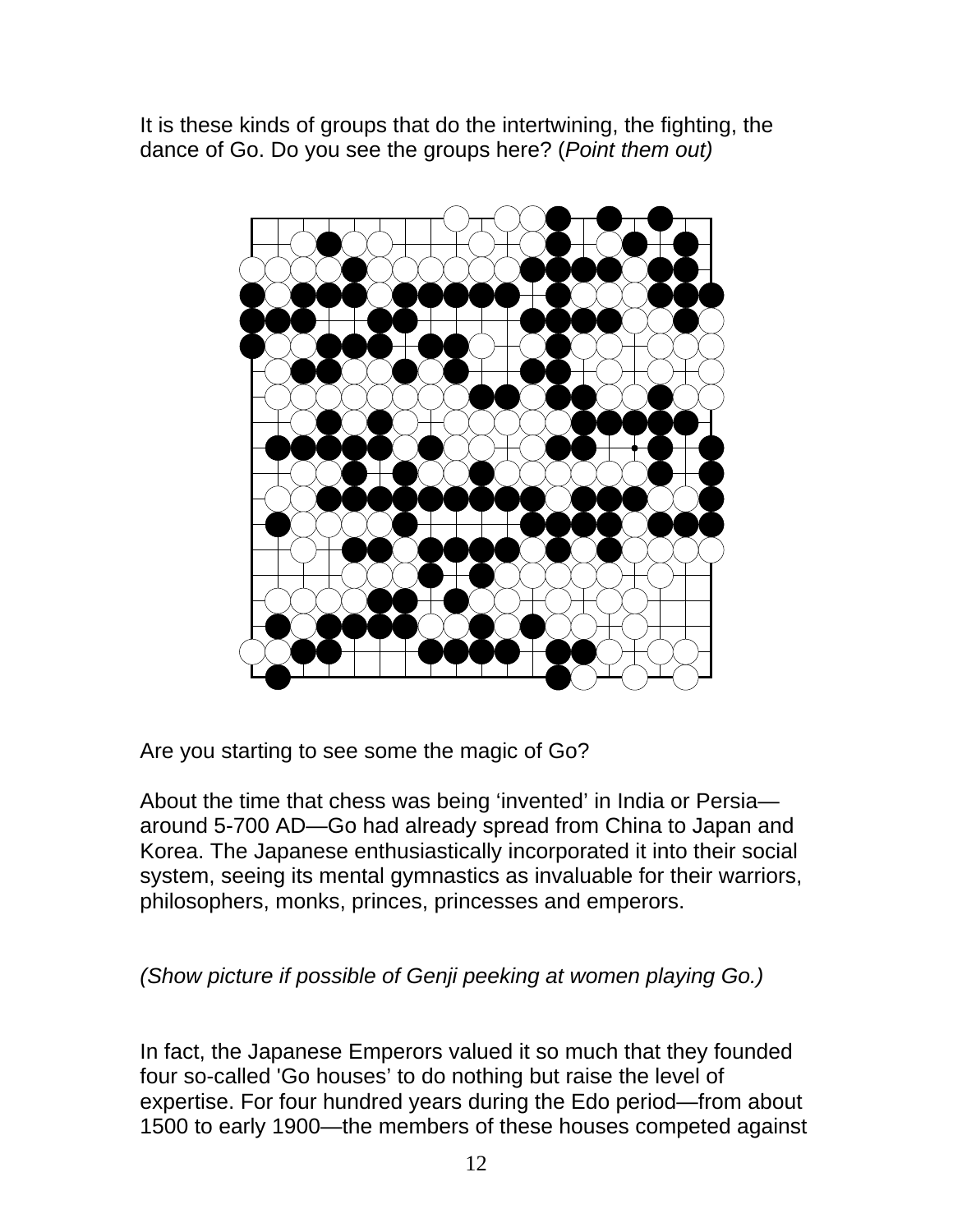each other. To perpetuate themselves, the members scoured the countryside for budding young talents whom they would then adopt into their house. Needless to say, play substantially improved. We can chart this progress from game records. This game could have been played hundreds of years ago when one would have heard the soft clicking through the centuries of the original stones being played in the sacred recesses of a quiet temple.



Or it could have been played yesterday.

Meanwhile, Go became a regular feature of literature, poetry, plays and pictures. Here are some more woodcuts. This is from a legend of a giant spider, this is a kabuki play and this is a design on a kimono. There were also many beautiful poems written by Chinese, Koreans and Japanese about Go.

*Show the appropriate Go World covers or calendars and pass them around along with a sheet of some of the lyrical and the humorous poetry.*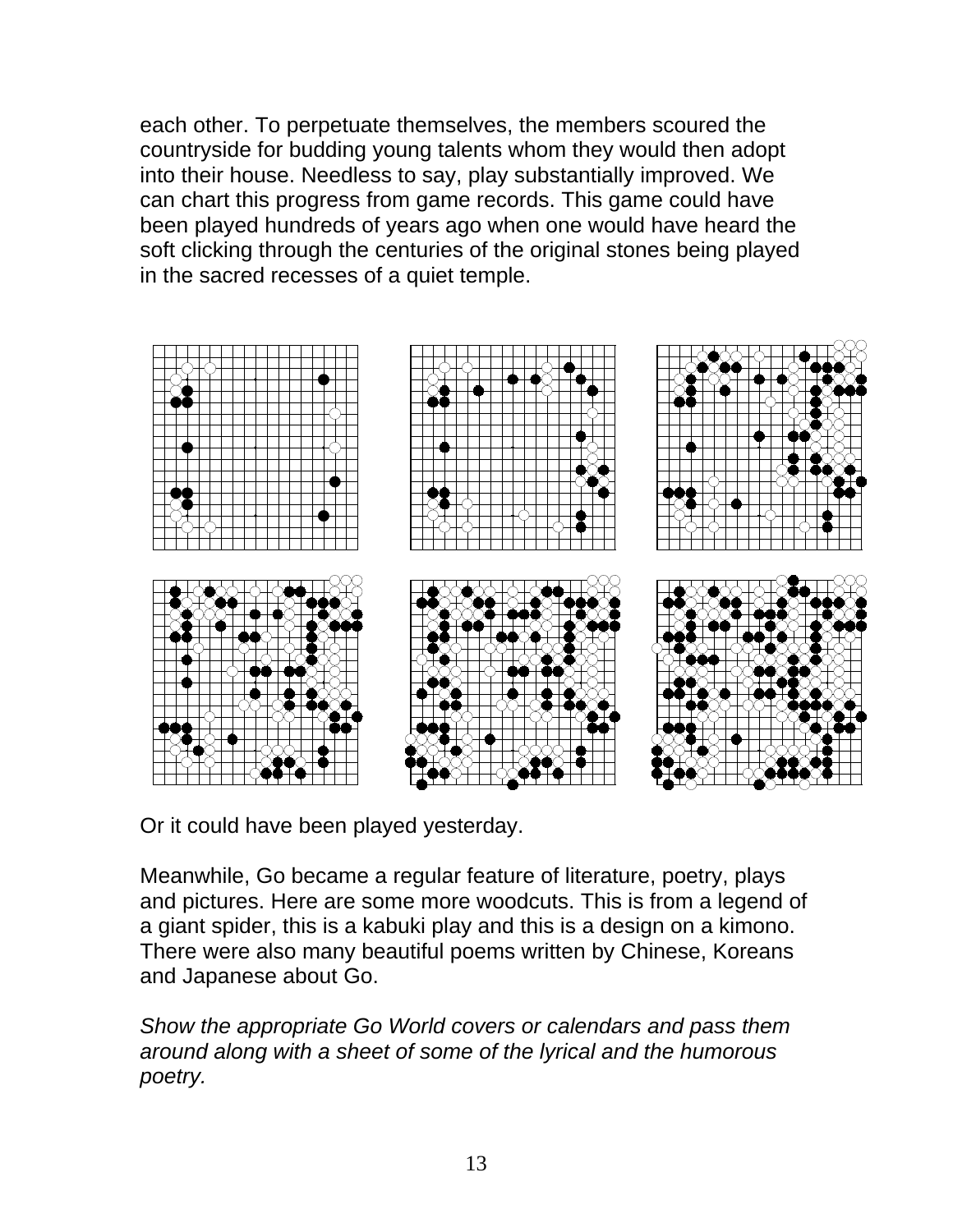In typical Japanese manner, not only was every detail of Go playing thoroughly analyzed and improved but also the aesthetic qualities were gone over in great detail. For example, Japanese Go boards were elongated slightly so that allowances for depth were made by the eye and the board appears square to the players. The traditional boards the aristocrats played on were 9 ½ inches thick and the players sat opposite on the floor.

## *Show illustrations of Japanese playing on traditional Go boards. Show a picture of the back of a traditional Go board.*

As you can see, the backs of these monster boards—which are still used today—have to be cut in a reverse pyramid to increase the amount of surface so they wouldn't crack. This is because the playing surface is exposed to more light.

The white stones were cut from only certain parts of certain clamshells from a certain beach. These so-called 'stones' were always played with the grain side up. The black stones were made from special shale dug from only one mine.

# *Show a photograph of a clamshell with holes cut in. Pass some clamshell and shale stones around.*

The stones are just slightly larger than the distance between the intersections to conform to the Japanese ideal of slight disorder within order. Of course the wood of the boards was special, too. Only certain cuts from certain sections of 500 to a 1000-year-old kaya trees were used. The 'just-so' yellowish color of the kaya wood showed off the white and black stones to special effect. Just as important, it was so the stones—which are shaped like lozenges and held like this between the fingers . . .

## *Demonstrate.*

. . . would make a special 'thunk' when played on the board.

#### *Demonstrate.*

This equipment is still made today but obviously, it can be fairly expensive. Fortunately, you can buy a perfectly adequate set for 20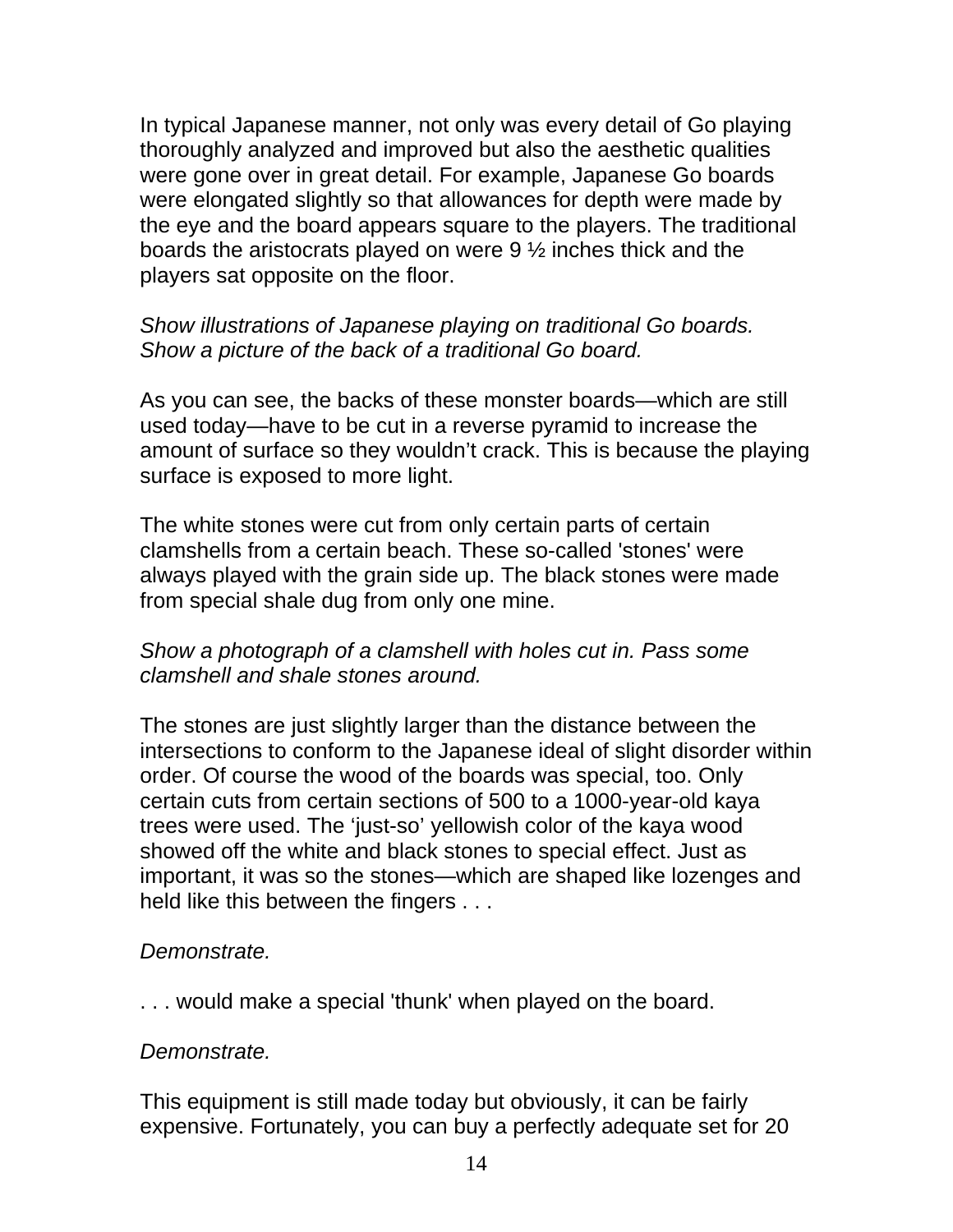or 30 dollars and we are giving away small boards and stones after the talk. Or you easily make one yourself. Beginning boards and cardboard stones come in some of the books on sale here. We are also going to give you a disk which has a powerful 9x9 playing program which we will talk about in a little while.

#### *Show ordinary boards and stones*

Not everyone has the time to play like they sometimes did in the Edo Period—games in those days often lasted for two or three days. In fact, one championship game lasted nine days and one of the players died afterwards from exhaustion.

On the other hand, normal, ordinary games usually last less than an hour—slightly longer than a chess game. Nevertheless, when the classic civilizations collapsed in China and Japan, Go almost disappeared.

But then some curious things happened

At first, it was Japanese businessmen who noticed there was something special about how one's thinking tends to change after learning the principles of the game. As I said, Go is a game of balance and harmony. Just as in business markets, you cannot control *all* the territory all the time. In fact, you will fail miserably if you try to do this. This is not just my interpretation—professional players talk constantly of 'harmony,' both within themselves and with the world as being necessary for success on the board. Go is a game that cannot be won with aggressive tactics—for what you get, you must give up something. If you take early profit, you lose later influence. And vice-versa. If you try to take too much or too soon, your weaknesses will destroy you.

You can even think of your stones as 'money' that you are investing in different parts of the world. It is like Coke and Pepsi. Do you put money into Africa at the expense of China, for example? Do you risk an invasion, or try to reduce your rival from the 'outside,' so to speak? *(Point at board, etc.)*

This brings up the subject of 'efficiency.' Efficiency in Go can mean a lot of things. For example, in our immortally living group . . .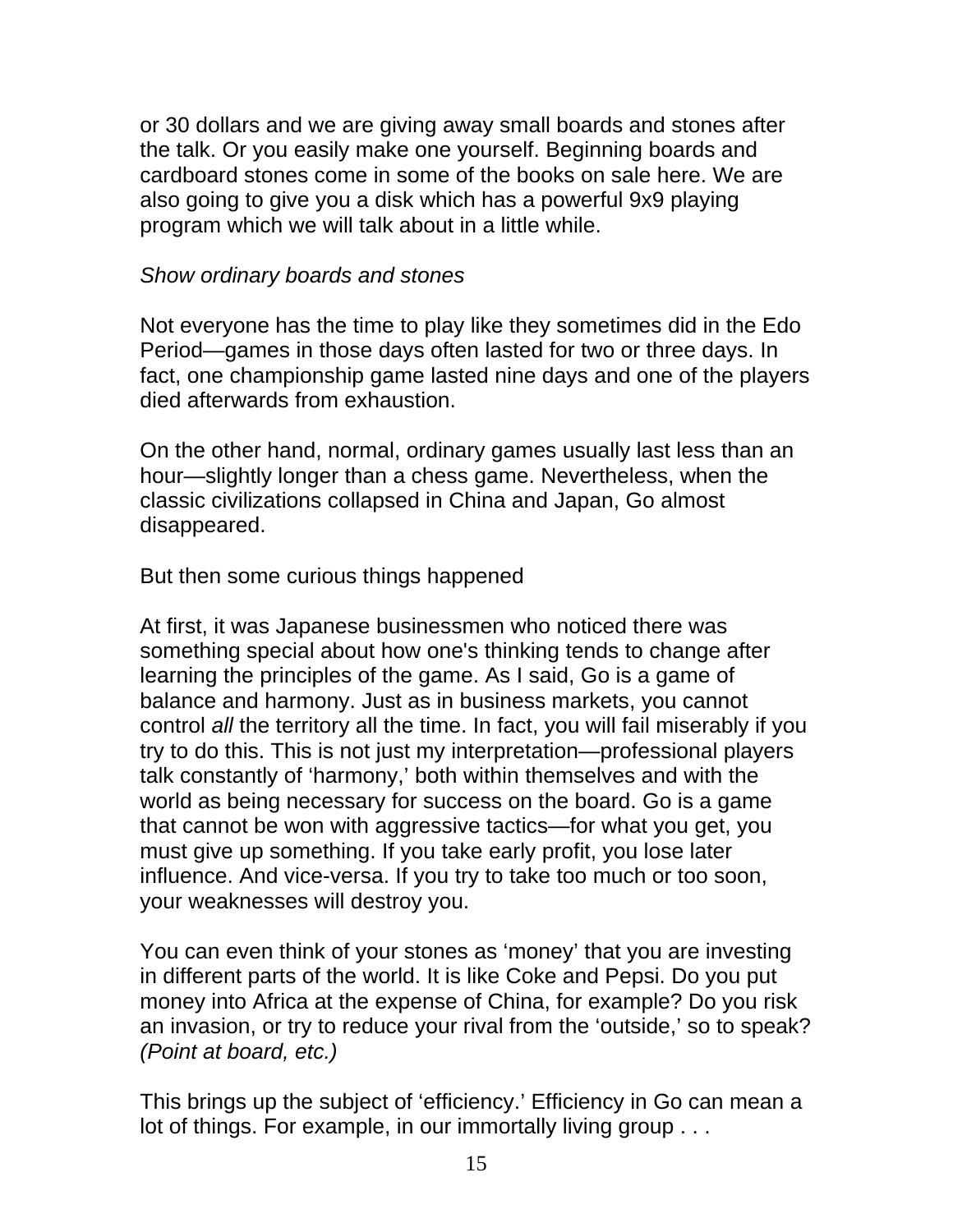

. . . notice how many stones or moves it took Black to secure two points. Eleven!

Now look at these two examples of living groups on the side and in the corner.



It took only eight stones to make what we call two 'eyes' on the side; and only six in the corner. That is efficiency!

But that is efficiency in only one sense—certain shapes are efficient for territory but there is another consideration. Territory is profit *now.* In business and life, though, there is the consideration that building influence *now* will result in bigger profits later!

We mentioned 'influence' vs. 'profit' before and the idea is that one generally one comes at the expense of the other on the Go board. Look at the result above. Black has four points but he, she or it is confined to the edges—I think you can see that White controls much more potential territory than Black since it will be hard for Black to build a 'living' group in the center without being captured.

There are other concepts, too, that we often use.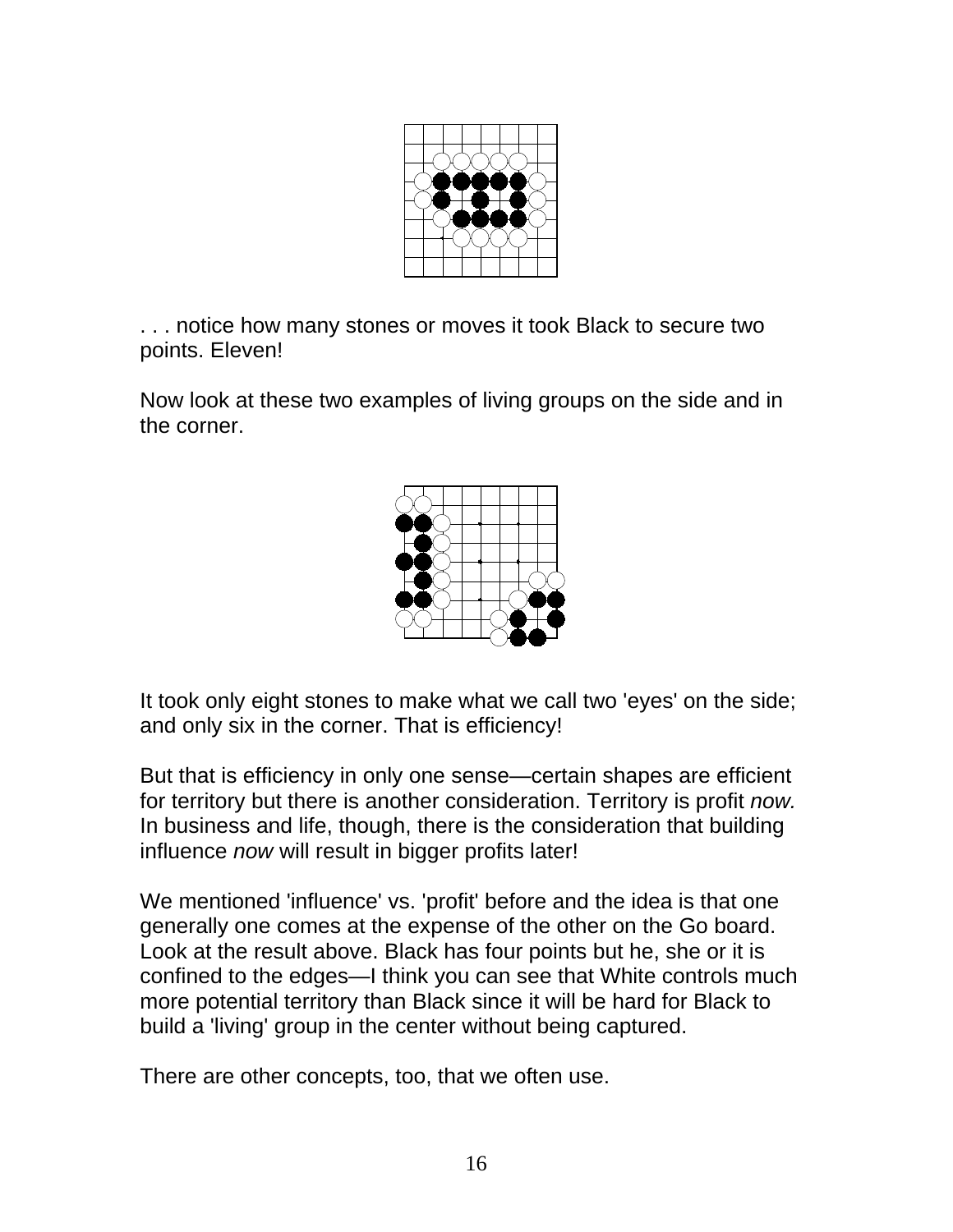There is 'good shape' and 'bad shape.' Since it is often impossible to read out a sequence to see if a group is alive or not, we develop 'feelings' for good shapes—for shapes that are necessary for living. It is not efficient to dot every 'i' and cross every 'T.' You will notice that in the last groups shown that there are some corners missing. These missing corners can have meaning or not depending on their shape. (*Quickly show how different the effects of a white cutting stone would have in the three groups, ending with the one in the lower right corner.)*

These kinds of feelings for shapes—what is efficient and what will fall apart under pressure like our groups above--are especially important in the openings when so much is un-determined and fluid. You can't see everything that is going to happen. A Go board is six times the size of a chessboard and one calculation has it that there are more possible games of Go than there are atoms in the universe.

In that fluid, open state at the beginning, when so much of the board is empty, some psychologists have suggested that we might be using our right brain's artistic functions—our 'feelings'. In the end game where calculations are being made on a smaller scale—we might be using more of our left brain. This is one reason why rote memorization is not a big factor in Go success. It is also a reason why computers have not had much success playing Go, either.

On the other hand, with all this complexity, there is a handicap system that can make everyone equal without distorting the game. We will show you more of that when it is time to play.

I'd like to continue with the history of Go in the twentieth century for a few more minutes before we play, because there are some more interesting things that happened in that time period.

With the end of the Edo and the disintegration of the old order in Japan, Go playing declined in the early 1900s. However, the military who defeated the Russians in 1905 kept on playing since the principles of Go are the same as those of the martial arts and Eastern ideas about war. If Sun Tze—who wrote the 'Art of War' in 500 BC and Mao Tse Tung—who liberated China in the 1940's—and a professional Go player from today all sat down in the same room and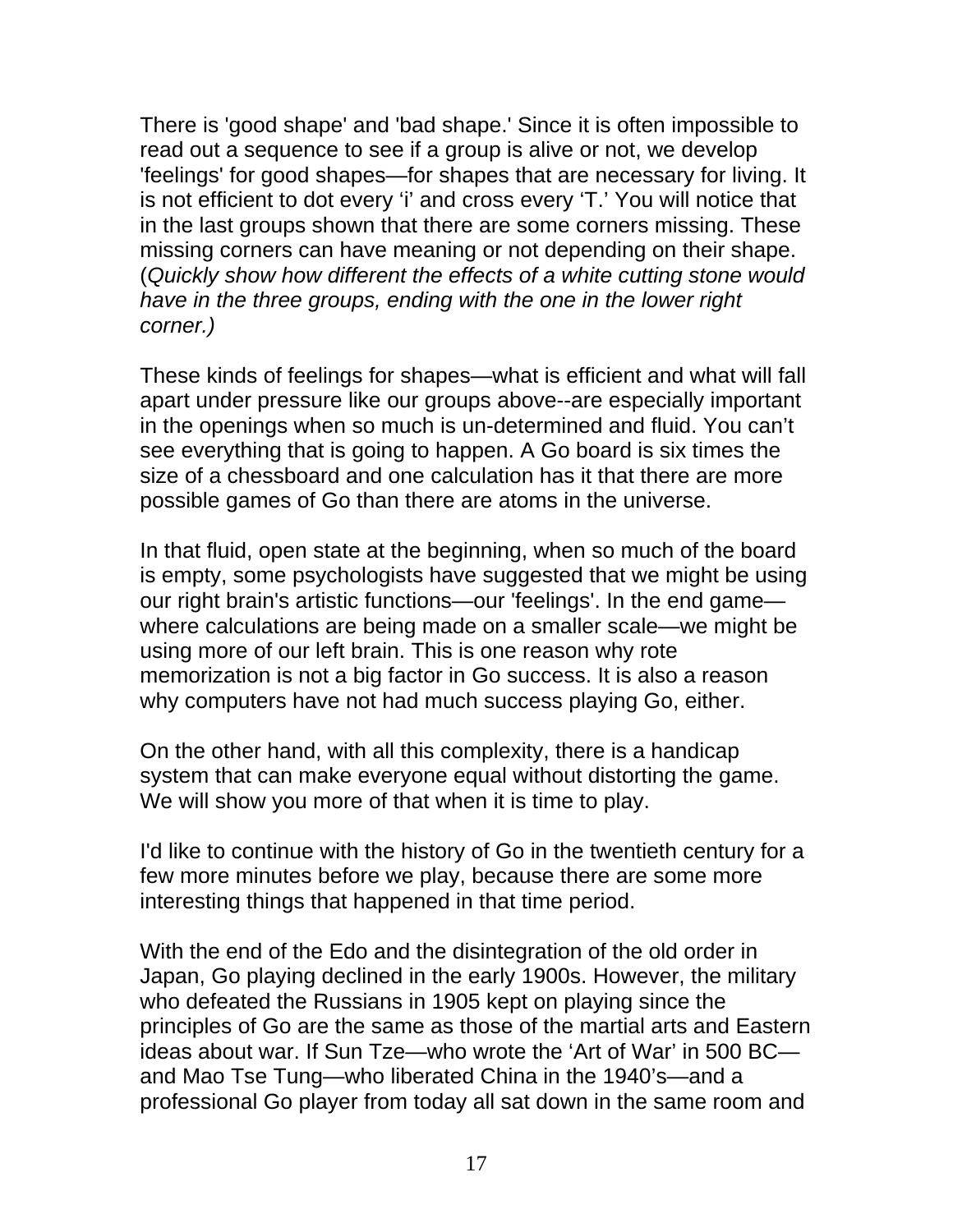had a talk about strategies, they would understand each other completely.

# *If possible, show Go World cover of naval commander waiting to go into battle until the Go game is finished.*

Then, in the 1920s, mass-market newspapers discovered there was a new large-scale audience for Go in the rapidly growing moneyed business classes. A professional league was organized. Famous players became household names. Again, it was because 'businessthink' so resembles 'Go-think.' In fact, today, companies typically employ professional Go players to help keep their employees' minds active. If you include books on Chinese strategy—which is the same as Go strategy—there have been hundreds of books written in Hong Kong alone about the subject. In fact, Go is much more suitable than something like judo or flower arranging for learning something of the ideas behind the Eastern strategies of the martial arts. And it is not a moribund game in the sense that it is a 'dead game.'

For example, there is the constant development of new ideas about how to play in the fluidness of the opening. In the 1930s, the new science of air warfare encouraged Japanese players to look for opportunities in the center of the board rather than on the sides and corners.

# *Point to the center of the board and imitate bombs being dropped on the sides and corners*

Even today, new opening styles are constantly being invented and many new 'josekis'—4 and 5 move combinations that are used in the openings—are being discovered every year.

Meanwhile, in war-traumatized China, Go languished but came back in a strong fashion after World War II, when it was declared the Chinese national game. In Japan, the effects of World War II democratized Go—there is a powerful book by Nobel Prize winner, Yasunari Kawabata . . .

*Show 'The Master of Go.'*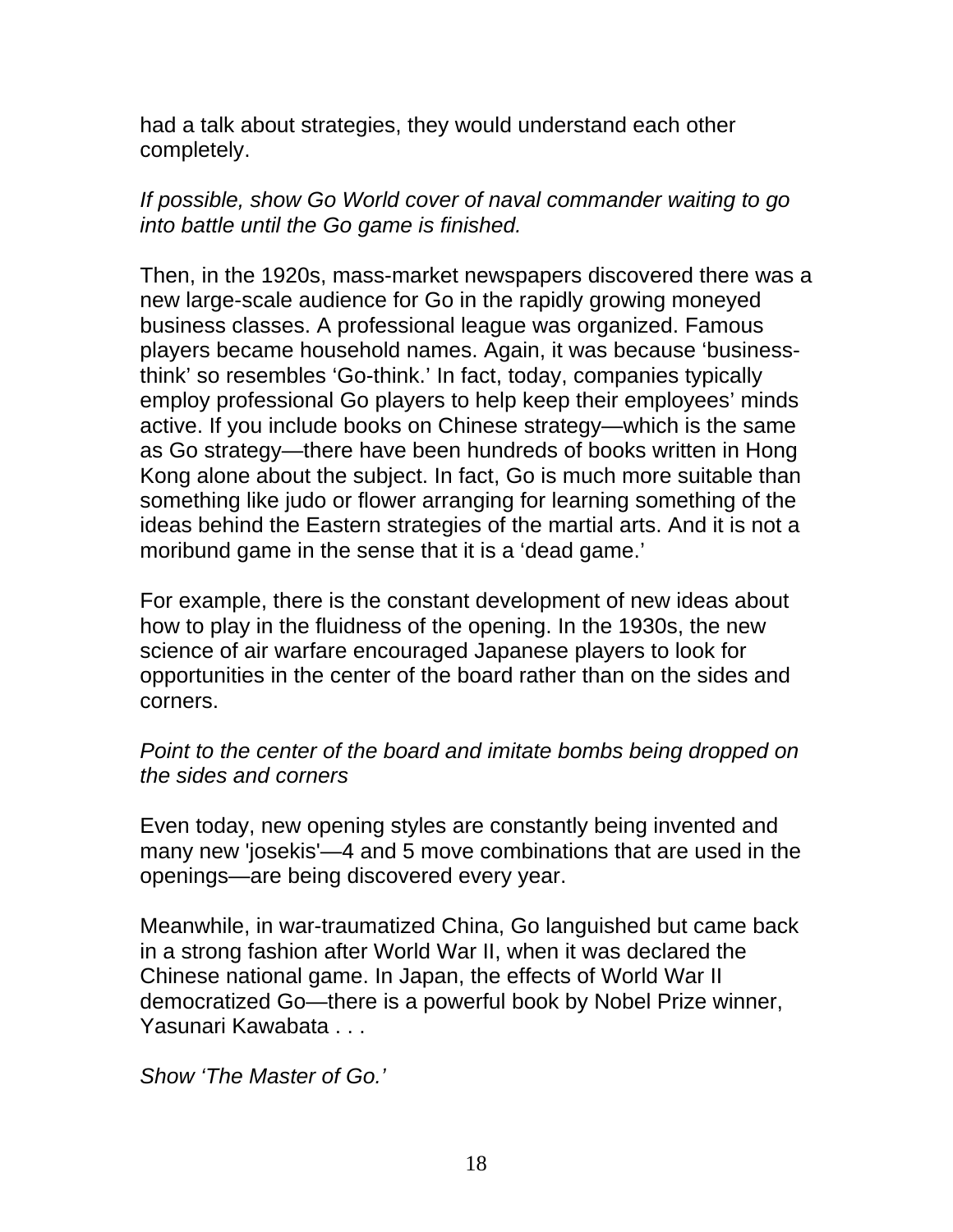This is a hypnotic book about the last game of an old traditional champion as he tried to hold his own against a new, young professional in a match before the war. This book is still in print and available in this bookstore.

Now there is an even newer generation. If our parents thought things were speeding up too quickly, what about us? Go has kept pace in the computer age. In fact, Go has become *the* game for artificial intelligence programmers. They can't 'crunch' it with huge memories the way Big Blue crunched Garry Kasparov in chess. Even if they could, it would be impossible to play a game because it would take too long. In other words, the bridge, so to speak, of human thinking is still necessary. If any of you played more than a few months of casual Go, you could beat any program that has been made. There are no other popular games that can say this today. In fact, the Japanese have poured millions of dollars into a computer Go playing project, which failed, and there is a million-dollar prize for a computer program that will beat an average professional.

## *Show the recent NYTimes Science Page article on computers. Leave copies on table*

So today, for the large part, Go is still played between people. It has spread out over the world and membership in American and European Go organizations have doubled every few years for the last several decades. A new development is that you can now watch or play at any time of the day or night on the Internet with people in China, Japan, Korea, Russia, and Europe. The best sites for beginners are at the Microsoft and Yahoo! 'game rooms.' They are divided into 'advanced' and 'beginner' sections. All you have to do is log on and you can play. For more advanced players, there are a dozen websites you play on. Some are international and some cater more to individual countries. There is also an Internet news group for Go called rec.games.go. All this information is on the fliers at the table along with copies of the NY and LA *Times* articles.

People play Go for many reasons. I have played Go for xx years and particularly love it because xxxxxxx, My friends here play because xxxxxxx. We are members of the local Go club, which is located at xxxxxxx, and it meets on xxxxxxx. We invite you to come down for a visit. We have a beginner's night every xxxxxxx and children's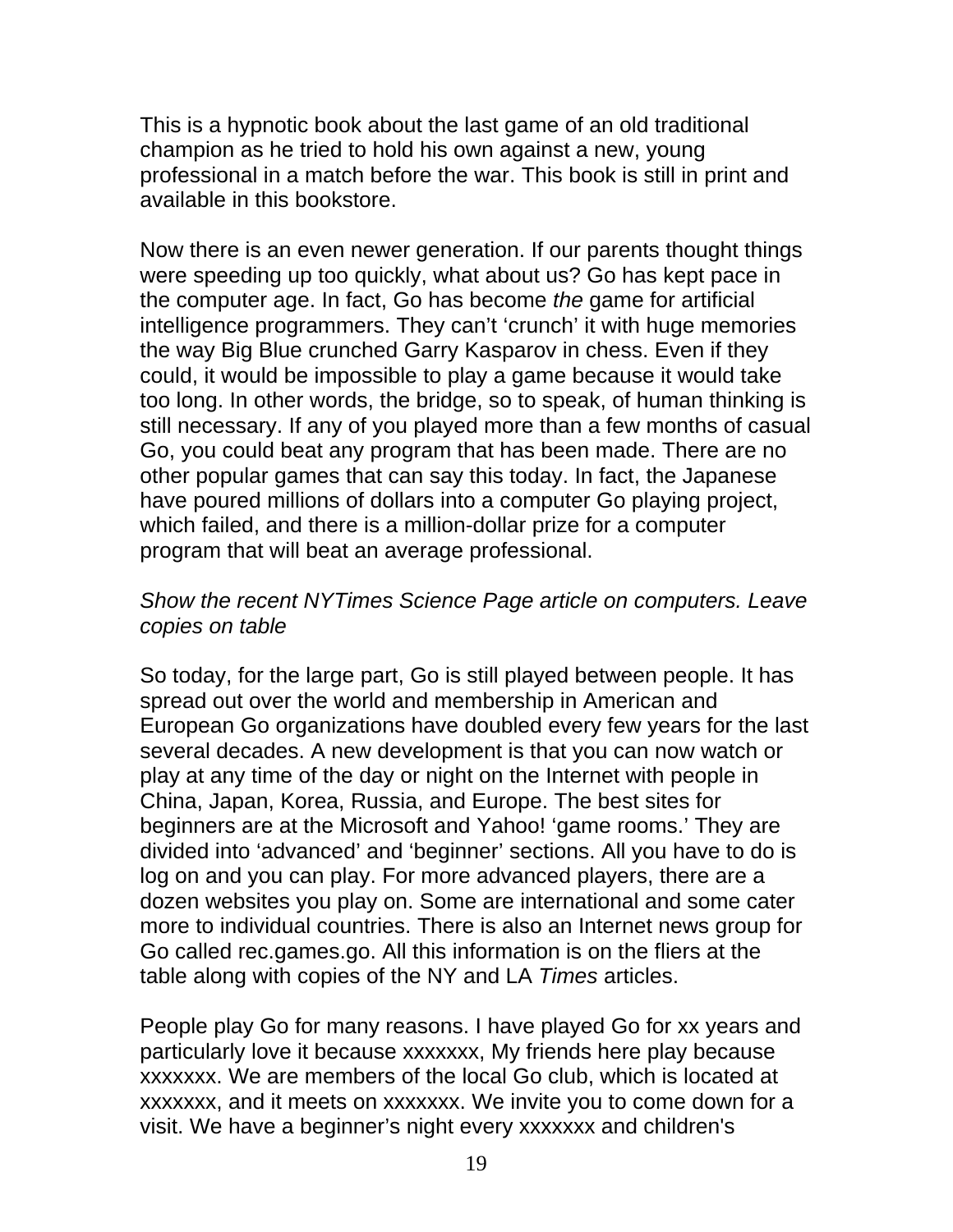classes every xxxxxxx. All the information is on these handouts. If you are interested in having some literature sent to you or any of your friends, there is a sign-up sheet on the table here.

We have donated our time here, but the reason the bookstore has invited us is, of course, to sell books. These are the introductory books that this store carries, and we would like you to take a look at them. They are all good; they, like people, are all different, but they can all teach you how to play Go. Some have been in print for decades, others are newer. Once you know a few basics, there are 'big board' computer programs that can be bought *(or are on sale here???)* and some of these programs are installed and can be played on the Internet site. This store also carries more advanced books for when you reach a higher level.

Thank you for coming. Do you have any questions?

*Encourage questions (a few 'plants' will liven things up!) The most obvious question will be about the diagonal connections in the small board double-eye groups—this can be explained as an example of 'efficiency'—i.e. you can explain to them that 'if you don't need it, you shouldn't waste time playing it.' Of course, you should explain that it helps to be right in one's calculations! Another common question will be about the star points.*

*Inevitably, comparisons with chess will crop up. Most teachers have said that it doesn't help Go to trivialize chess. You can explain that they are just different games and let them make their own conclusions.*

*When the questions are finished, you can ask,*

If you remember, I mentioned that there are two basic principles of Go. One was that if you are surrounded, you come off the board. If you are curious about the second one, please sit down and we'll try a game. That rule is that, again like life or maybe a river, no position can repeat itself. To understand how this works, though, we need to play a game. Don't be shy! After a few more minutes of 'on-board' practice, with the proper handicap, you will be able to play anyone in the world. If you play a game it also entitles you to a gift of a small board computer program. The small board is about the size of a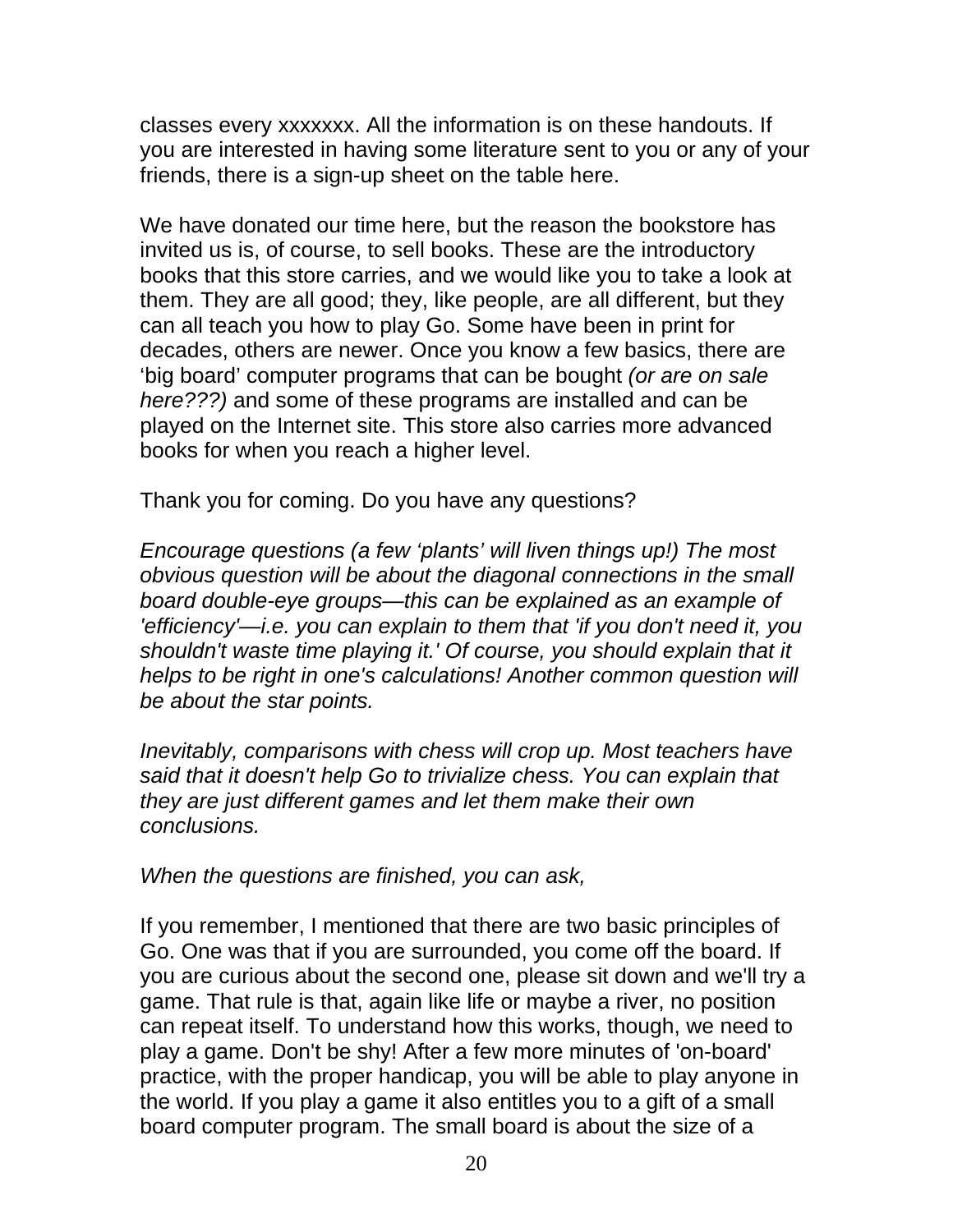chess board so computers can handle it with considerable skill. If you win against the computer, you will go up a rank or two. If you lose, well, . . . (*If someone is able to bring a laptop with them)* One of us will demonstrate how to play this program afterwards. Also, on the disk is a complete tutorial beginning, well, from the beginning. We have a second disk that will enable you to play games and record them and try variations along with further information on how to play on the Internet. These are all free.

*A quick demonstration game also might be played between a newer player from the club and a better player, depending on time and interest.*

*Barbara Calhoun, who has taught well over a hundred people to play Go, has found that beginning with a six stone handicap on a 9x9 board offers excitement for everyone. About the only hints she offers is that it is to Black's advantage to make 'fat' shapes, and to keep White 'thin' by using the sides and corners.* 



*After the game, she would explain how Black 2 is 'efficient'—meaning it has many meanings—protecting the corner, putting pressure on White, etc.* 

*Usually, the beginners lose the first game, but win the second. Then she goes to five stones and then after they win at five one time, they go to four (unless it was a real fluke win). After they win at four stones two times, she goes to 13x13 (which you can point out is four times the size of a chessboard). If they lose, they stay at the same handicap until they win. In the meantime, her strategy is only to keep rigorous track of liberties and wait until they make a mistake.*

*The 13x13 board is about twice the size of the 9x9 so if they can handle it at four stones on the 9x9, it means that an 8 or 9 stone handicap is appropriate on the 13x13.*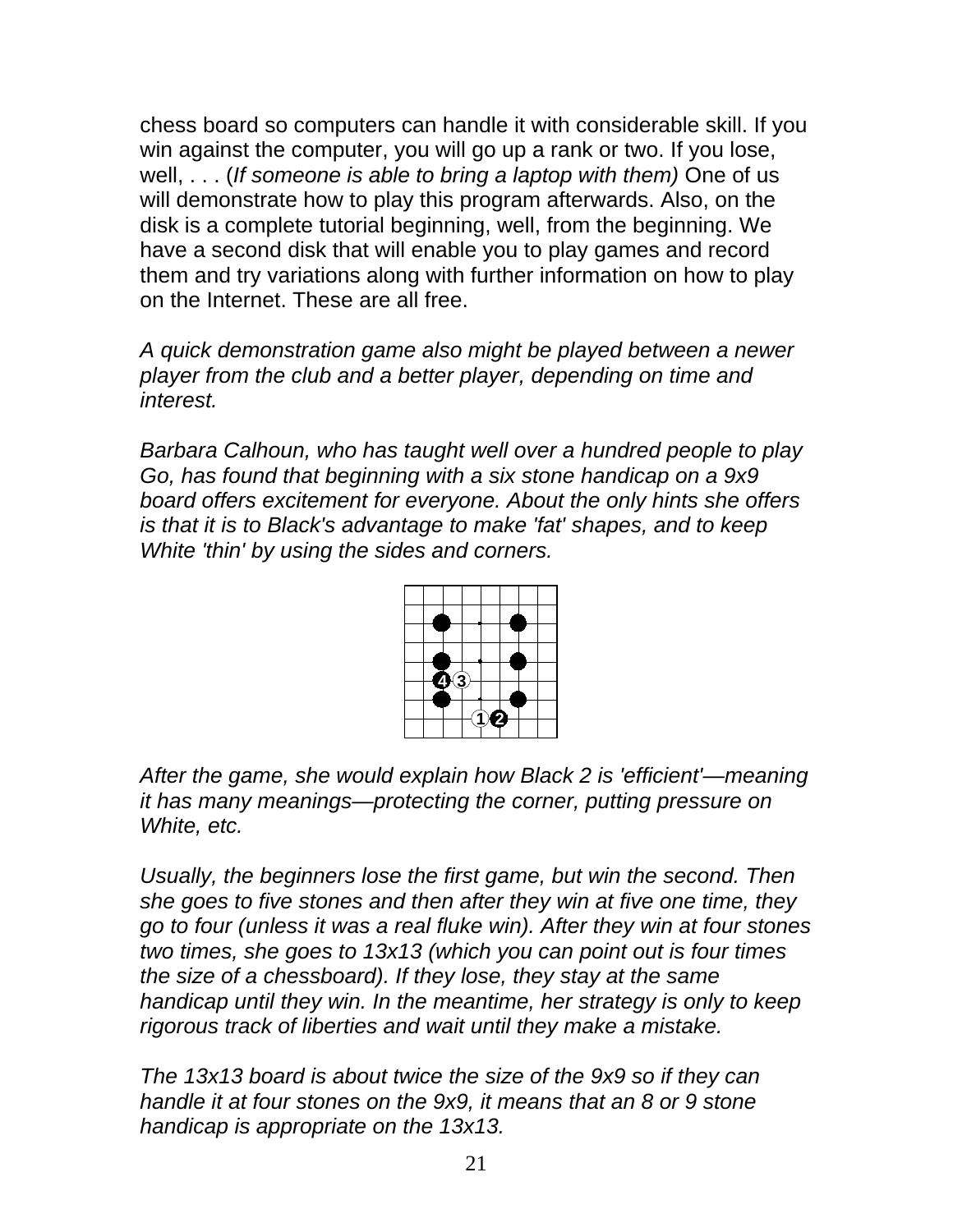

*Note how she puts the corner stones at the 3-3 points. The purpose of moving to the 13x13 is to allow them to learn about the center, which was not as possible on the 9x9 board. They should understand the corners by now. After they win at 6 stones, she sometimes moves the corner stones to the 4-4 points or else goes on to 19x19 with 13 stone handicaps (the regular 9 points plus the 3-3 points) since the 19x19 is about twice the size of the 13x13.* 



*Again, she recommends one-game rather than three- game 'kadobans' i.e. advancements or retreats in the handicap. Also, she strongly thinks that moves should not be taken back and that no team go (two people discussing moves) be allowed. She regards these as teaching games so if she is winning by, say, 10 points, she won't try anything tricky to win by a larger margin. However, she always plays to win!*